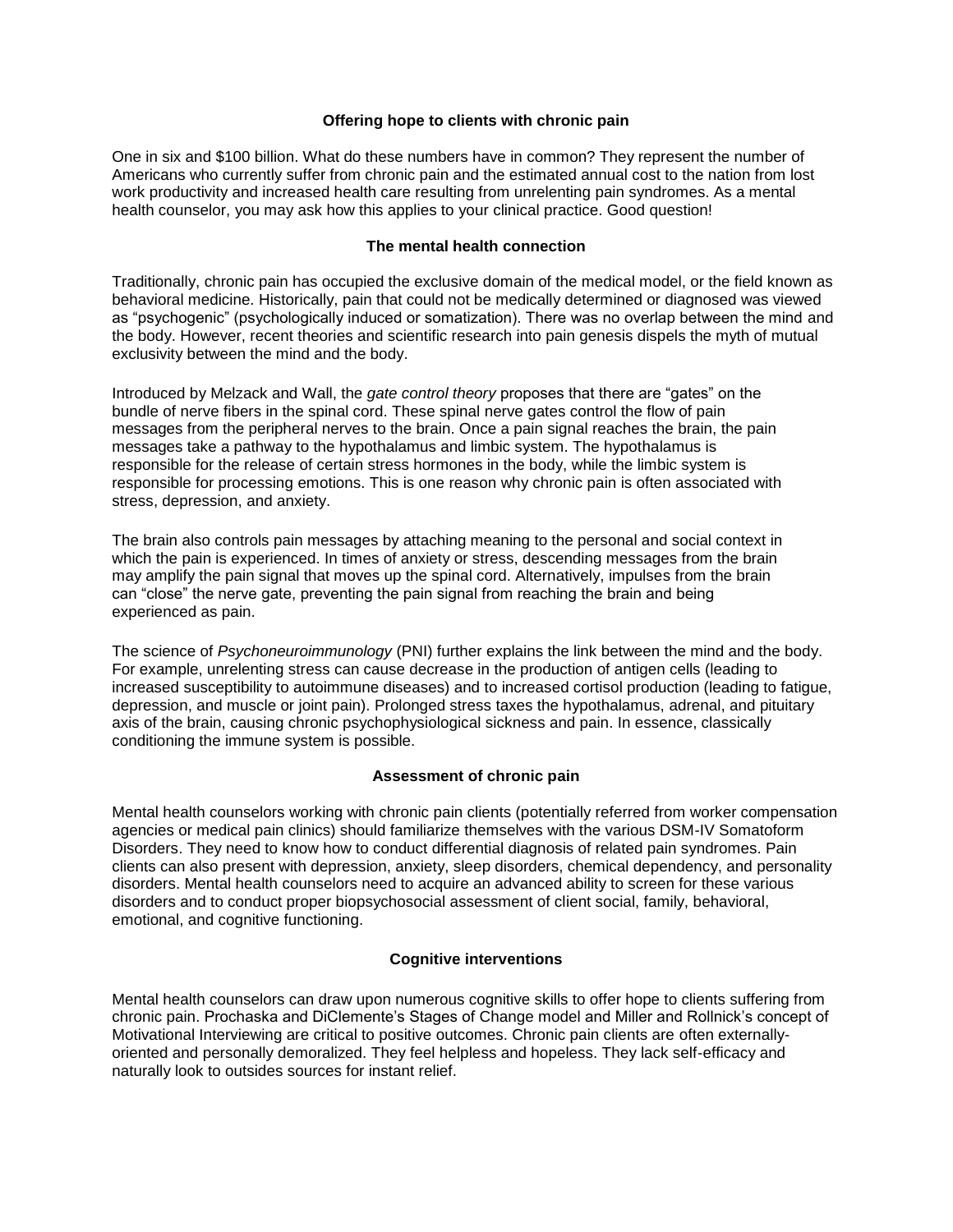Chronic pain clients must be motivated to take control of the pain. This requires counselor patience, accurate empathy, developing discrepancies, rolling with resistance, and eliciting change talk from your client. For example, you might tell a chronic pain client "*Given all your treatment failures, what are your thoughts and feelings about a new approach? In this approach you stop looking to doctors for a diagnosis and a miracle pain cure, and begin to think about ways that you can manage the pain and get on with your life*?" You might also tell your client "*It seems pretty discouraging that you have lost your job and your spouse as a result to chronic pain. Are there other areas in your life that you have not let pain take control of*?"

Once your client is motivated for change and enters the action stage, negative cognitive schemas surrounding themes of autonomy, worthlessness, trust, and entitlement need to be restructured. Cognitive distortions also need to be challenged. Research tells us that the tendency to ruminate about catastrophizing events is the highest predictor of negative treatment outcome! For example, I had a client who presented with Fibromyalgia and lower back pain. She was convinced that excessive movement would cause her spinal cord to further deteriorate, eventually disintegrating into sand-like fragments, thus causing permanent disability, guaranteed job loss, social rejection, life as a vegetable, etc. For this client, she perceived pain as "harm or loss" that indicated tissue damage had occurred when it had not (some clients see pain as a "threat" and they perceive that the danger outweighs coping ability).

The goal of cognitive therapy is to change these deconditioning perceptions into a "challenge" (that their coping ability outweighs risks). A simple reframe can help a pain client develop a sense of personal control when pain is viewed as a positive signal. For example, you can tell a client, "*Pain means that your physical activity is testing muscles that need to be strengthened; it is good pain*." The desired response from the client might be "*I am increasing my tolerance for standing; this will make it easier for me to return to work*."

Other cognitive fallacies deserving attention include *dichotomous thinking* (i.e., either experiencing pain or being pain free—no middle ground), *disqualifying the positive* (i.e., ability to maintain gainful employment despite pain), *should/must statements* (i.e., life must be pain free, others should understand my pain), and *mind reading* (i.e., this doctor does not like me and is therefore withholding the cure from me). Further cognitive interventions may include attention diversion strategies, problem-solving skills, assertiveness training, and guided imagery.

# **Behavioral interventions**

Pain can be immobilizing. We are conditioned that when our body experiences pain, to rest and relax so as to avoid further tissue damage. However, clients suffering from chronic pain get sucked into a trap of extended rest and relaxation; reinforcing the perception that immobilization is the solution to chronic pain. Essentially, pain ends up controlling the client's activities—it tells the client when to stop cleaning the house, when to leave work, when to retire to bed, when to stop exercising, etc. A negative, selfreinforcing cycle is perpetuated. Prolong pain-induced immobility fuels learned helplessness, depression, and anxiety. Replacing this cycle with more positive behavioral functioning happens when a client begins to use *activity pacing*, or *time* as the controlling factor for active pain management.

For example, I had a client who suffered from Crone's disease. Instead of taking breaks or leaving work when the pain flared up, he set a timer on his computer to go off every 60 minutes. This became his new signal to take a break. During this five-minute break he engaged in mini-passive/progressive muscle relaxation and breathing activities (to reduce work-related stress and to avoid pain flare-ups). After five minutes, his timer on the computer reminded him to return to work. He continued this process during the entire workday and used time as a controlling factor for home activities. The use of time gave him a sense of personal efficacy and replaced pain as the conditioned stimulus.

This behavioral intervention also works well for pain medication management. Pain clients usually take pain relief medication when the pain is at its peak. The same negative reinforcing cycle develops as with behavioral activities. Time contingent medication scheduling reminds pain clients to take medication